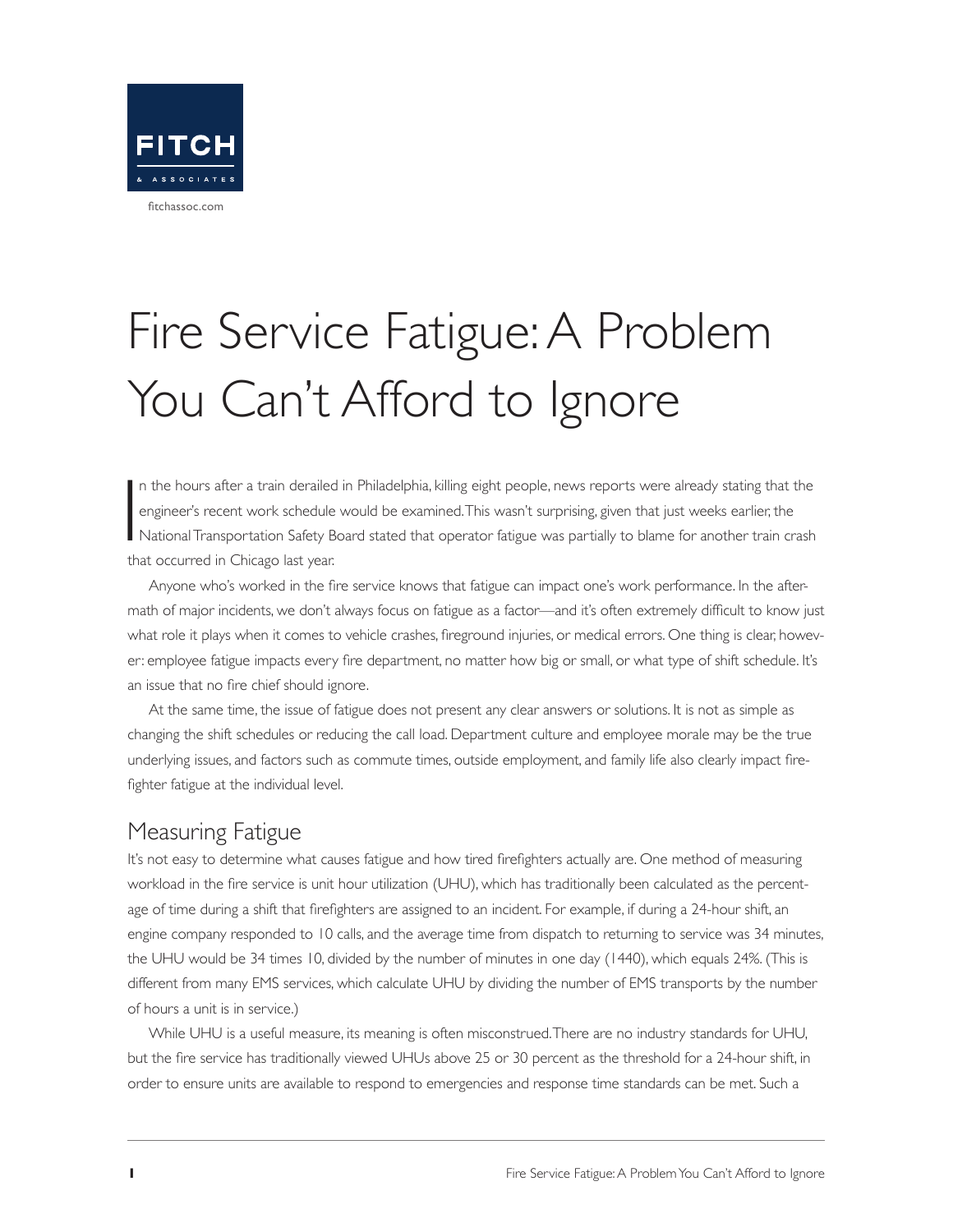

low UHU is also an acknowledgement that much of the required work of the department comes outside of emergency response—such as maintaining the apparatus, physical exercise, training, documentation, and public outreach. As more sophisticated computer-aided dispatch and data collection systems are being used, many departments have started tracking the time spent on these activities as well—but no one has developed a standard for UHU that includes non-emergency activities.

The question is, how much time during a shift should a firefighter be performing work-related (emergency and non-emergency) activities, and how much time should be true "down-time"? While the answer to that question is still not known, what is clear is that fire service leaders need to be aware of how they are measuring UHU (and why) before they compare their numbers to external standards or other departments that may use different methods or have different goals in mind—and also keep in mind that UHU standards were recommended to ensure reliability, not to address fatigue.

We also still do not know whether emergency activities contribute more or less to fatigue than other activities. Keeping UHU low during the day time may increase readiness to respond, but if firefighters are still performing other tasks—such as physical exercise, training, or even station duties—they are not resting. Indeed, anyone who's worked in the fire service can tell you that a slow shift during day-time hours can sometimes feel just as exhausting as a busy one. At the same time, being on a busier unit in the same station as a slower one may be even more exhausting psychologically, as firefighters on the busy unit become frustrated by missing meals and other activities that their colleagues partake in.

#### The Impact of Fatigue

While the research on fatigue in the fire service is limited, one thing is clear: having a well-rested workforce is better than having an exhausted one. Fatigue has been linked to medical errors, automobile crashes, injuries, and other consequences that are relevant to firefighters. High rates of cardiovascular disease and death in the fire service may be linked to fatigue and sleep disruptions, although the connection is far from proven. A recent study found that a high percentage of firefighters suffered from sleep disorders, including sleep apnea—meaning that even when off-duty, many firefighters may not be getting sufficient rest—and that those firefighters were more likely to experience motor vehicle accidents and certain medical and mental health problems.<sup>1</sup>

The limited research on firefighter cognitive performance after lengthy shifts indicates that interrupted sleep negatively impacts performance and should be followed by an extended recovery time. Firefighters working 24 hour shifts, with at least a 24-hour rest period in between, recovered better than those who worked consecutive 14-hour night shifts. Those who worked 24-hour shifts with several days in between each shift had full cognitive recovery.<sup>2</sup>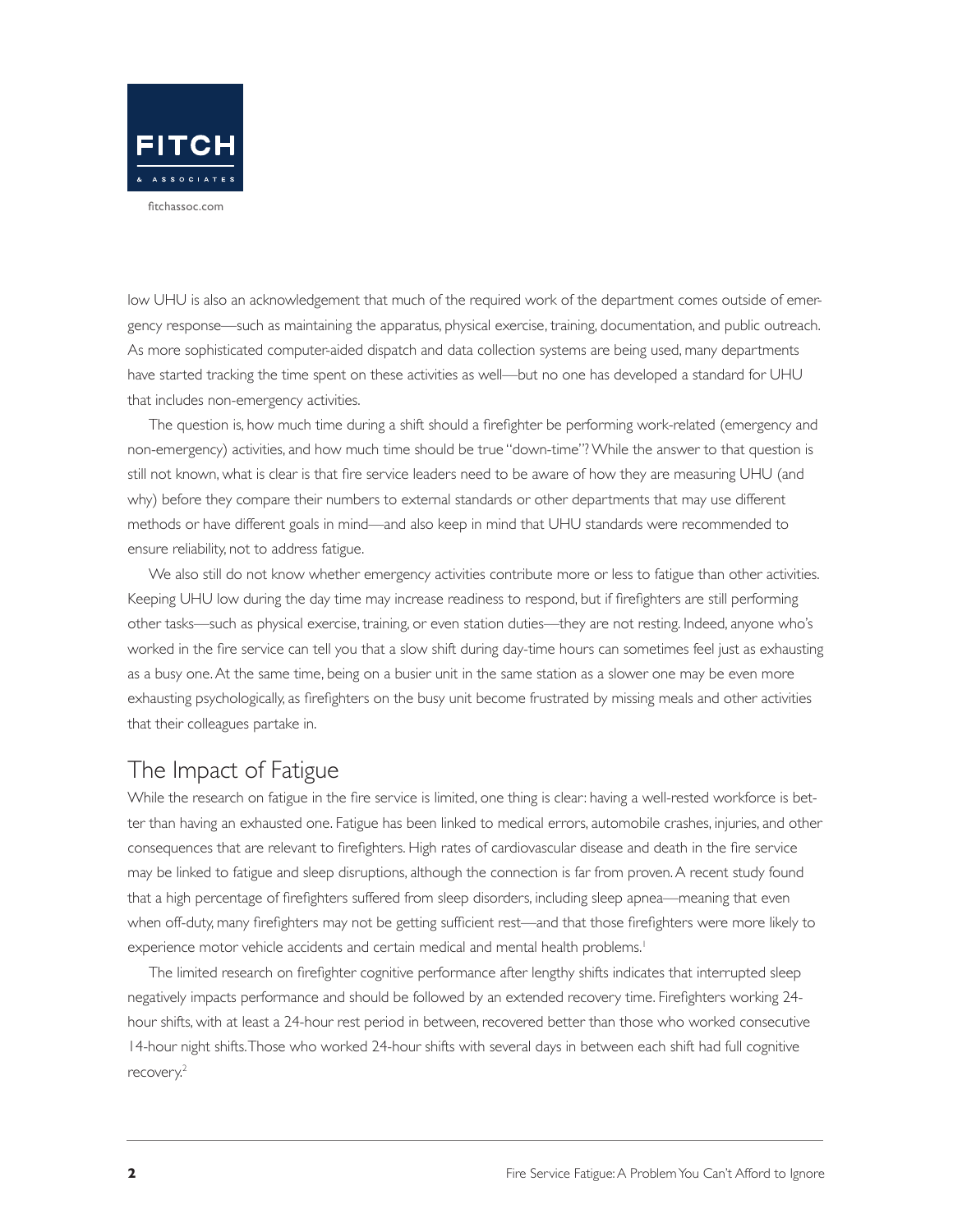

### Other Factors

In addition to shift schedules and call volume, several other factors directly impact the levels of fatigue among firefighters. In many departments, firefighters travel long distances commuting to work. In Washington, DC, for example, when then-Fire-Chief Kenneth Ellerbe proposed changing shift schedules in 2011, it was reported that only 25% of the department's personnel lived in the District of Columbia, and nearly half lived more than 30 miles away; a significant number of those lived much farther from work, often driving well over an hour in each direction for a shift.<sup>3</sup> For those employees, the 24-hour shift may offer more rest than a schedule that would require them to double the number of times they commute to work.

Many members of the fire service also work part-time or even other full-time jobs, or volunteer at a second department; attempts to manage worker fatigue through shift schedules alone will not address these issues. Policies requiring employees to rest for a certain period prior to reporting for work may diminish some of the department's liability should an incident occur, but are typically difficult to enforce in order to prevent fatigue. They also raise issues over how much control an employer can have over the off-duty activities or family life of an employee.

#### Managing Fatigue

There is no easy solution to managing fatigue in an industry that must be available 24 hours each day, 365 days a year. Research on 24-hour shifts clearly demonstrates that cognitive abilities decline toward the end of the work period. Yet at the same time, rotating between night and day shifts has been shown to disrupt circadian rhythms even more, and long-term night-shift work is associated with difficulty sleeping and other more serious health effects.<sup>4</sup>

Many industries, including transportation and healthcare, have tackled shift work issues by banning 24-hour shifts, often limiting work periods to 12 or 16 hours. The FAA forbids pilots from working 24-hour shifts and requires at least a 10-hour rest period between work periods. Most nurses work 8 or 12 hours at a time, and even medical residents now have more stringent limitations on how many hours they can spend in the hospital.

Yet many fire departments continue to allow workers to be on duty for 36 or 48 hours consecutively. Making direct comparisons to other industries is difficult—unlike pilots or nurses, firefighters in some departments regularly sleep through most of the night. But in other departments—or even stations within the same department—firefighters routinely wake up for medical and fire incidents throughout the night.

Department leaders who have made efforts to change shift schedules—often for financial reasons, though sometimes citing health and safety—have frequently found opposition to change among department personnel. Interestingly, this has occurred both when departments tried to implement 24-hour shifts, such as in Baltimore, and also when departments tried to eliminate them, as the former chief in Washington, DC, proposed.

With the research showing equivocal results, and in light of intense opposition to altering shift schedules in any way, fire chiefs are left unsure how to address issues of fatigue and safety. What is clear is that fatigue is an issue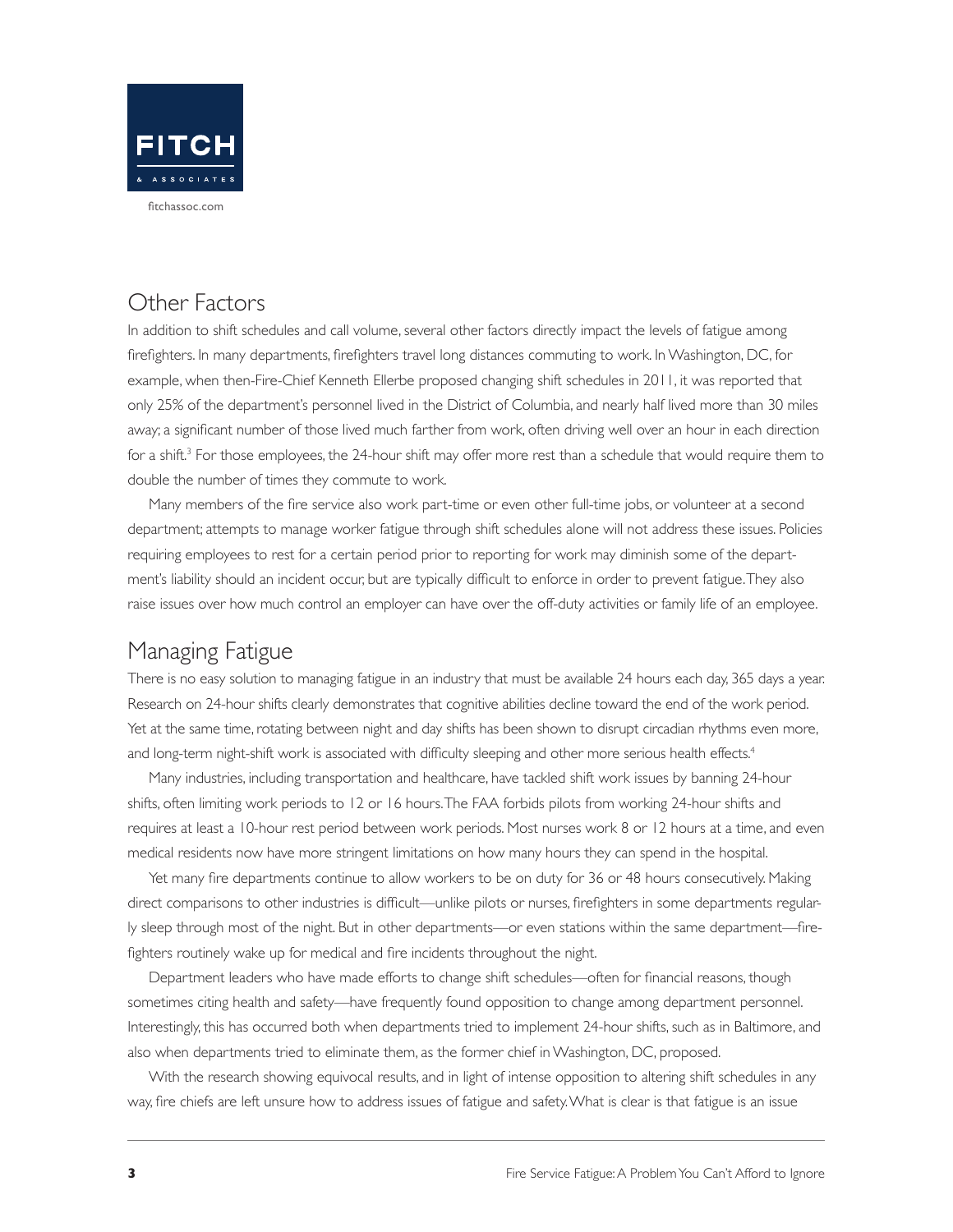

that impacts every fire department, and one that has potentially serious consequences on employee performance, and also the health and safety of both firefighters and the communities they serve. Thankfully, there are some potential solutions that may help address both physical and mental fatigue in the fire service, many of which have been successfully implemented in departments across the country.

#### Possible Solutions

Many departments have certain stations and companies that are significantly busier than others. As just one example, San Antonio Fire Department's 2013 Annual Report shows that some engine companies responded to fewer than 1,000 calls during the year, while others topped 3,000.<sup>5</sup> Firehouse magazine's annual National Run Survey reported that in the same year, San Francisco's busiest engine company responded to more than 9,000 incidents, averaging more than 27 runs each day.<sup>6</sup> Clearly, fatigue levels are likely to vary between firefighters based on how many incidents they respond to, as well as whether those incidents occur during the day or interrupt sleep.

Some departments try to offset the impact of fatigue by rotating firefighters through multiple stations or apparatus. This is especially popular in stations that have EMS transport units and ALS fire units, such as in Memphis, where firefighter/paramedics typically work 12 hours on an EMS unit and 12 hours on a fire suppression unit during each shift.<sup>7</sup> Other departments assign personnel to stations but not specific companies, allowing them to rotate from busier units (such as ambulances or engines) to slower units (truck or rescue companies).

A few EMS agencies have tried other approaches, which typically have not been embraced by fire departments. In 2006, Austin-Travis County EMS (ATCEMS) in Texas switched from all 24-hour shifts to a combination of 12 and 24-hour shifts. Medics work 12-hour shifts on two consecutive days at a busier station, then a 24-hour shift on a slower ambulance, followed by four days off.

While rotating between stations on a regular basis would likely be unpopular in a fire service that takes station pride and first-due familiarity very seriously, the ATCEMS approach pairs the busier units with slower ones—meaning medics rotate between just two stations, allowing them to become familiar with each of those areas.

Another option is to rotate firefighters between busy and slow units every few months, or annually. This would not address the day-to-day impacts of fatigue at the busier stations, but may help alleviate some of the long-term health effects and stress caused by several years of sleep deprivation.

Another solution is offering multiple schedules—many fire departments that traditionally had only 24-hour shifts have now implemented some 12-hour schedules. While these changes were typically made in order to adjust to rising call volumes during the day, "peak-time" units also offer personnel a chance to get a good night's rest at home every night. Having different shift options to choose from may help employees find a schedule that best fits with their personal lives and allows them to get proper rest.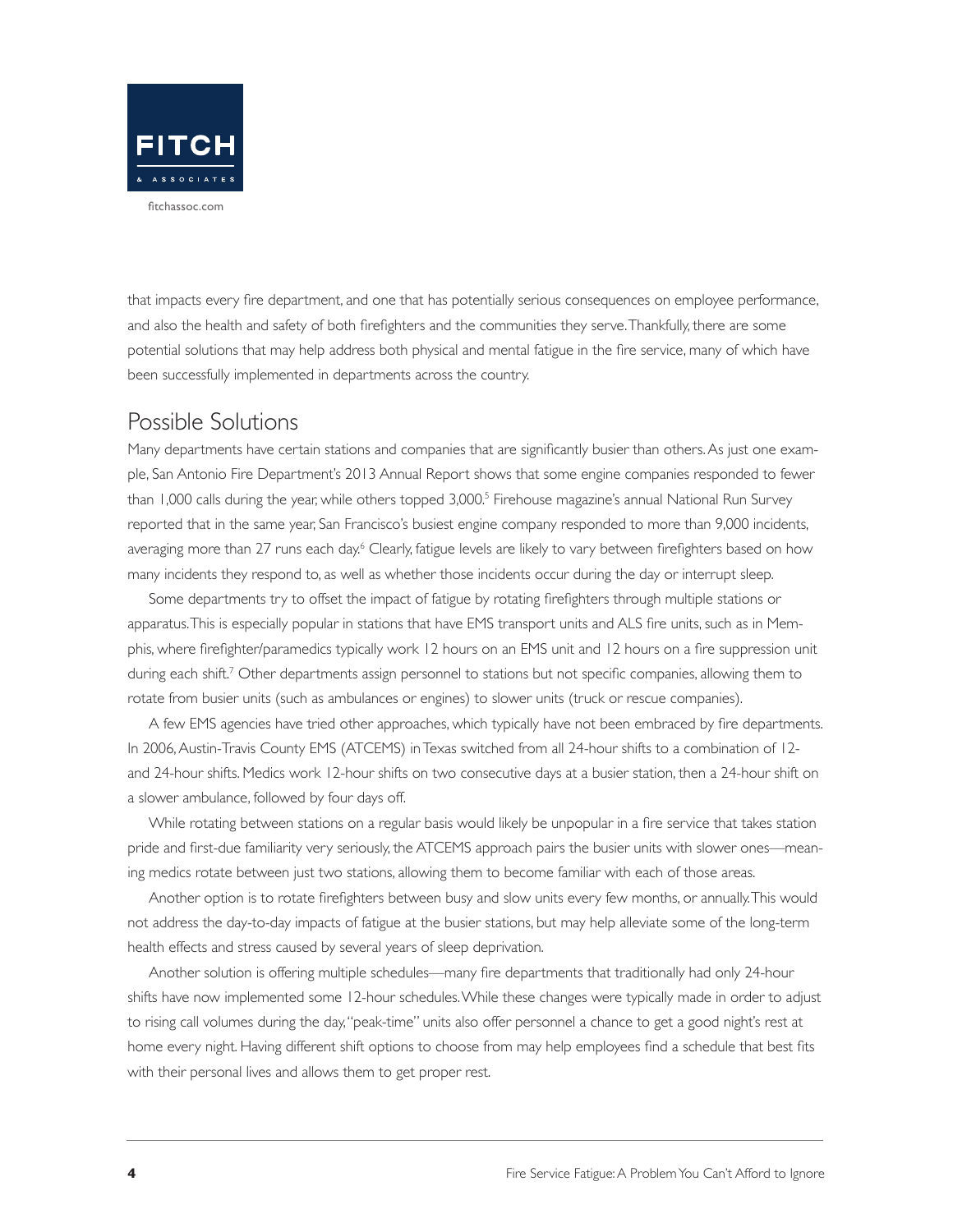

#### Ignorance is No Excuse

The fire service has acknowledged the importance of training, cardiovascular health, and public education often requiring companies to participate in at least one, if not all three, of these activities during each shift. Yet many departments continue to ignore the consequences of shift work and sleep deprivation on their employees. Departments often have strict rules against resting during the first 12 to 14 hours of a shift, despite evidence that shows that short naps can play a significant role in fighting the effects of fatigue. Others continue to allow firefighters to trade shifts or pick up overtime to excess, often working 36, 48, or even more hours consecutively with no one tracking how many calls they've responded to or how much rest they've had.

The fire service continues to get busier, with EMS calls accounting for much of the increase in volume and over half of responses in most departments. It is critical that fire service leaders no longer ignore the impact that fatigue is having on the physical and mental health of firefighters and potentially also the health and safety of their communities. As leaders, fire chiefs often have to make difficult choices that might not please every employee, but are nonetheless needed to safely protect communities, departments, and their members. While some of the necessary changes to fight the problem of fatigue will not be popular, they are in the best interests of firefighters and the communities they are sworn to serve.

#### **REFERENCES**

- 1. Barger LK, Rajaratnam SM, Wang W, O'Brien CS, Sullivan JP, Qadri S, Lockley SW, Czeisler CA, Harvard Work Hours, Health and Safety Group. Common sleep disorders increase risk of motor vehicle crashes and adverse health outcomes in firefighters. J Clin Sleep Med 2015;11(3):233–240.
- 2. Defence Research and Development Canada. Consideration of 5 Canadian Forces Fire Fighter Shift Schedules. 2005. Available online at http://cradpdf.drdc-rddc.gc.ca/PDFS/unc48/p524652.pdf.
- 3. Segraves, Mark. "DC Fire Chief proposes cutting ranks, 12-hour shifts." November 30, 2011. Available online at http://wtop. com/news/2011/11/dc-fire-chief-proposes-cutting-ranks-12-hour-shifts/.
- 4. International Association of Fire Chiefs. The effects of sleep deprivation on fire fighters and EMS responders. 2007. Available online at http://www.iafc.org/files/progssleep\_sleepdeprivationreport.pdf.
- 5. San Antonio Fire Department Annual Report 2013. Available online at http://www.sanantonio.gov/Portals/0/Files/SAFD/ ForAgencies/2013AnnualReport.pdf#page=1&view=fitV.
- 6. National Run Survey 2013. Firehouse, August 2014. Available online at http://media.cygnus.com/files/cygnus/document/ FHC/2014/JUL/busiest-engine\_11588363.pdf.
- 7. Logan, J. Harold. "Mentors in Memphis." JEMS, October 2007, Available online at http://www.jems.com/articles/2007/10/ mentors-memphis.html.
- 8. McCallion, Teresa. "Consider the Dangers of Shift Work." JEMS, April 2012. Available online at http://www.jems.com/ articles/2012/04/consider-dangers-shift-work.html.